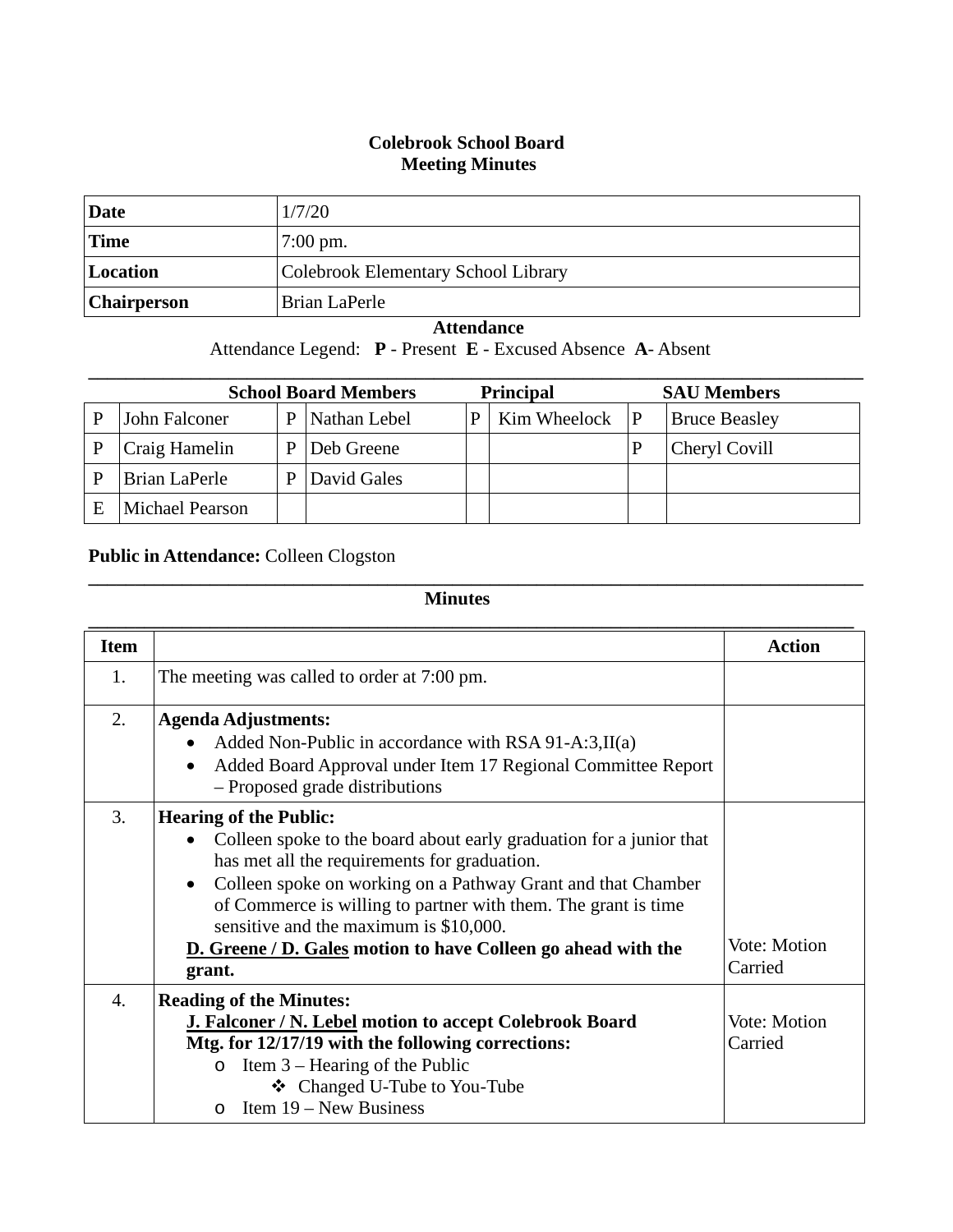|     | $\triangleleft$ Changed wording on 2 <sup>nd</sup> bullet to say board to work on<br>compensation pay for members of the SAU 7 Staff.                                                                                                                                                                                                                                                                                                                                                                                                                                                                                                                         |                         |
|-----|---------------------------------------------------------------------------------------------------------------------------------------------------------------------------------------------------------------------------------------------------------------------------------------------------------------------------------------------------------------------------------------------------------------------------------------------------------------------------------------------------------------------------------------------------------------------------------------------------------------------------------------------------------------|-------------------------|
| 5.  | <b>Special Reports:</b><br>None                                                                                                                                                                                                                                                                                                                                                                                                                                                                                                                                                                                                                               |                         |
| 6.  | <b>Principal's Report:</b> Kim Wheelock<br>Principal Activities $12/16/19 - 1/2/20$<br>See attached<br>$\Omega$<br>K. Wheelock mentioned there are 105 High School students and<br>$\bullet$<br>the overall total is 335 students. 1 student has left the school.<br>K. Wheelock will set up a meeting with parents whom are<br>interested in PTO.<br>David Collins spoke to the classroom, teachers on the 250 <sup>th</sup><br>celebration.<br>K. Wheelock has sent letters out to parents about the end of<br>Semester 1 finals exams, the final exams are schedule for January<br>15th, $\&$ 16 <sup>th</sup> .<br><b>Student Council Report:</b><br>None |                         |
| 7.  | <b>Superintendent's Report: Bruce Beasley</b>                                                                                                                                                                                                                                                                                                                                                                                                                                                                                                                                                                                                                 |                         |
|     | B. Beasley mentioned the end of Semester 1 is ending.<br>$\bullet$<br>There are 4 students doing the LNA program.<br>٠<br>B. Beasley will be at a Superintendent Mtg on 1/16.<br>٠<br>Boys & Girls Basketball are doing well.<br>$\bullet$<br>B. Beasley mentioned there is a lot of stuff going on and trying to<br>wrap everything up.                                                                                                                                                                                                                                                                                                                      |                         |
| 8.  | <b>Business Administrator's: Cheryl Covill</b>                                                                                                                                                                                                                                                                                                                                                                                                                                                                                                                                                                                                                |                         |
|     | C. Covill spoke on the Health Trust meeting and spoke on the<br>$\bullet$<br>Wellness piece and the different options.<br>There are 16 students that are skating and 38 students in the ski<br>program.<br>C. Covill mentioned the $45th$ would like to use the facility for<br>training on March 28 <sup>th</sup> and would ask the board to waive the fee.<br>J. Falconer / D. Gales motion to waive the fee for the use of the<br>facility for the 45 <sup>th</sup> training on March 28 <sup>th</sup> .<br>C. Covill received a check for \$1300.00 from a Charitable<br>Foundation to use on different programs.                                         | Vote: Motion<br>Carried |
| 9.  | <b>NH School Board Association Business: John Falconer</b><br>Conference coming up on $1/25$<br>$\bullet$                                                                                                                                                                                                                                                                                                                                                                                                                                                                                                                                                     |                         |
|     | Resolutions to be discussed                                                                                                                                                                                                                                                                                                                                                                                                                                                                                                                                                                                                                                   |                         |
| 10. | Co-Curricular Committee Report: Brian LaPerle<br>None<br>$\bullet$                                                                                                                                                                                                                                                                                                                                                                                                                                                                                                                                                                                            |                         |
| 11. | <b>Building Committee: Craig Hamelin</b><br>B. Beasley mentioned to place on Warrant the Article of Sale of<br>٠<br>Building.                                                                                                                                                                                                                                                                                                                                                                                                                                                                                                                                 |                         |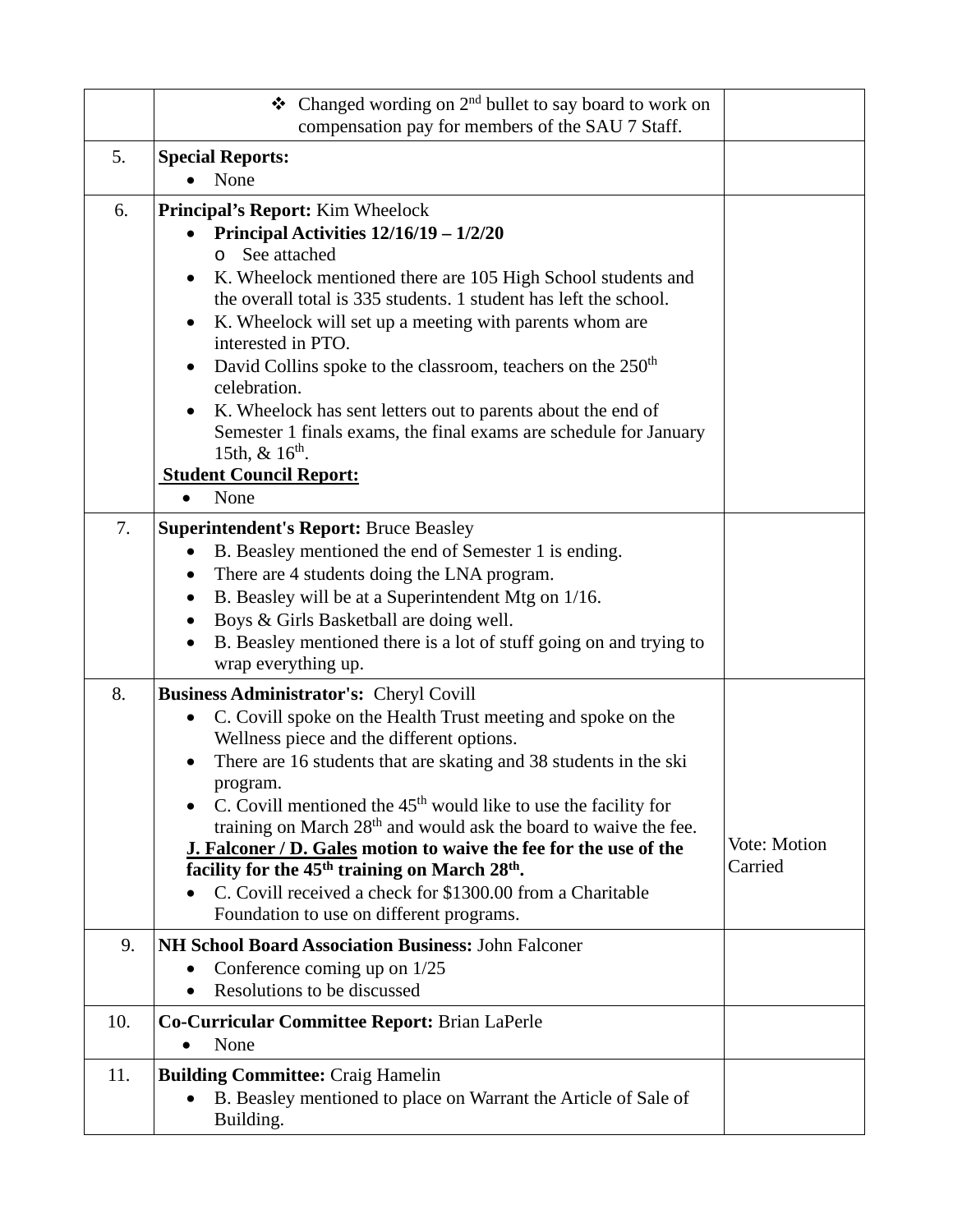| 12. | <b>Policy Committee Report: Deb Greene</b><br>Finished up the K's and working on L's<br>Meeting on $1/23/20$ @ 6 p.m.                                                                                                                                                                                                                                                                                                                                                                                                                                    |                         |
|-----|----------------------------------------------------------------------------------------------------------------------------------------------------------------------------------------------------------------------------------------------------------------------------------------------------------------------------------------------------------------------------------------------------------------------------------------------------------------------------------------------------------------------------------------------------------|-------------------------|
| 13. | <b>Support Staff Committee Report: Michael Pearson</b><br>B. Beasley spoke that Mike Elwell is working on the piece on the<br>$\bullet$<br>new contract for the 2020 year.                                                                                                                                                                                                                                                                                                                                                                               |                         |
| 14. | <b>Negotiations Committee Report: John Falconer</b><br>They have met one time since last meeting and will meet again on<br>$1/8/20$ .                                                                                                                                                                                                                                                                                                                                                                                                                    |                         |
| 15. | <b>Curriculum Committee Report: David Gales</b><br>None<br>$\bullet$                                                                                                                                                                                                                                                                                                                                                                                                                                                                                     |                         |
| 16. | <b>Technology Committee Report: David Gales</b><br>None<br>$\bullet$                                                                                                                                                                                                                                                                                                                                                                                                                                                                                     |                         |
| 17. | <b>Regional Committee Report: Brian LaPerle</b><br>Waiting for a report on the Canaan building to see which way to<br>go.<br>B. Beasley passed out the Proposed Grade Distributions for<br>everyone to review.<br>Proposal B is out<br>$\bullet$<br>B. Beasley talked on the different proposals.<br>A lot of discussion on the different proposals.<br>D. Gales / D. Greene motion for the 3 Colebrook votes to support<br>matching funds from the NH Charitable Regional Grant from the<br>SAU 7 20-21 budget \$4,700.                                 | Vote: Motion<br>Carried |
| 18. | <b>Unfinished Business:</b><br><b>NHSBA Resolutions: Resolutions attached</b><br>$\bullet$<br>#6 Submitted by the Raymond School Board<br>O<br>#7 Submitted by the Contoocook Valley School Board<br>$\circ$<br>#8 Submitted by the Monadnock Regional School Board<br>$\circ$<br>#9 Submitted by the Manchester School Board<br>O<br>#10 Jointly submitted by the Oyster River, Nottingham, &<br>O<br>Dover School Board<br>The board voted yes to all the above<br>O<br>#11 Submitted by the Keene School Board<br>O<br>The board voted no on #11<br>O |                         |
| 19. | <b>New Business:</b><br>20-21 Budget discussion<br>C. Covill went over the potential budget adjustments and<br>$\circ$<br>spoke on the different tiers.<br>The administrators will relook at the budget and see if<br>$\circ$<br>anything else could be cut.<br>March 3rd Board Meeting<br>Canceled<br>O<br>B. Beasley mentioned to the board the resignation of Michelle                                                                                                                                                                                |                         |